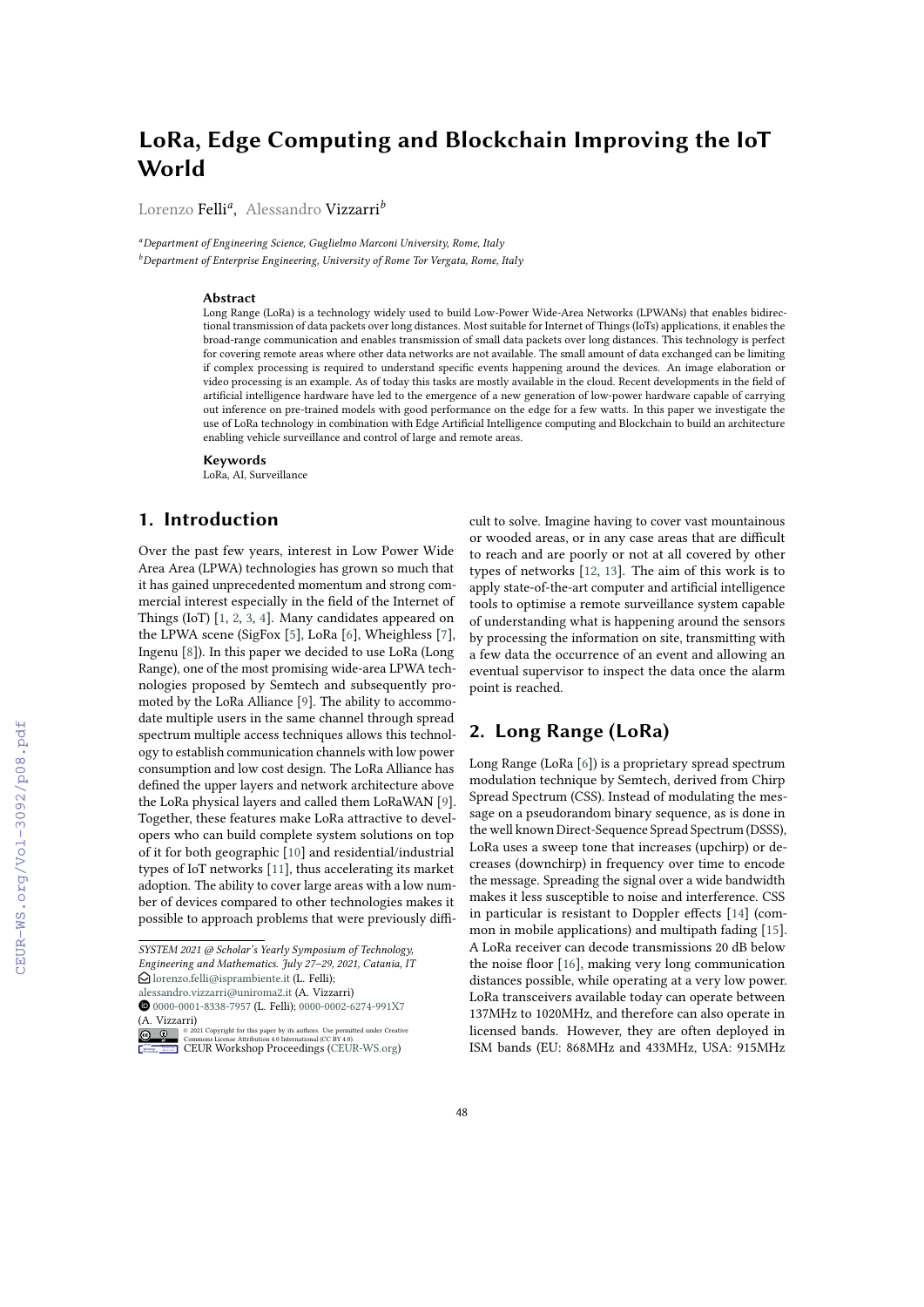and 433MHz). The LoRa physical layer may be used with any MAC layer; however, Long Range Wide Area Network (LoRaWAN) is the currently proposed MAC. LoRaWAN operates in a simple star topology. A LoRa transceiver has five runtime-adjustable transmission parameters: Transmission Power (TP), Carrier Frequency (CF), Spreading Factor (SF), Bandwidth (BW), and Coding Rate (CR). These parameters have an influence on the transmission duration, energy consumption, robustness and range [\[17\]](#page-4-0). Transmission Power (TP). TP on a LoRa receiver can be adjusted between -4 dBm and 20 dBm in 1 dB steps. Because of regulatory and hardware limitations, however, this is often limited between 2 dBm and 14 dBm. TP has a direct influence on energy consumption and the range of the signal. Carrier Frequency (CF). CF is the centre frequency, which can be programmed in steps of 61Hz between 137MHz to 1020MHz. Spreading Factor (SF). SF determines how many bits are encoded in each symbol, and can be set between 6 and 12. A higher spreading factor increases the Signal to Noise Ratio (SNR) and therefore receiver sensitivity and range of the signal. However, it lowers the transmission rate and thus increases the transmission duration and energy consumption. The SFs in LoRa are orthogonal. Consequently, concurrent transmissions with different SF do not interfere with each other, and can be successfully decoded (assuming a receiver with multiple receive paths). Bandwidth (BW). BW can be set from (a fairly narrow) 7.8 kHz up to 500 kHz. In a typical LoRa deployment, only 125 kHz, 250 kHz and 500 kHz are considered. A wider bandwidth means a more spread-out and therefore more interference-resilient link. In addition, it increases the data rate, as the chips are sent out at a rate equivalent to the bandwidth. The downside of a higher bandwidth is a less sensitive reception, caused by the integration of additional noise. Coding Rate (CR). CR is the amount of Forward Error Correction (FEC) that is applied to the message to protect it against burst interference. Higher CR makes the message longer and therefore increases the time on air. LoRa transceivers with different CR, and operating in 'explicit header mode', can still communicate with each other, as the CR is encoded in the header.

# **3. Edge computing**

Edge computing refers to applications, services, and processing performed outside of a central data center and closer to end users [\[18\]](#page-4-1). The definition of "closer" falls along a spectrum and depends highly on networking technologies used, the application characteristics, and the desired end user experience. While edge applications do not need to communicate with the cloud, they may still interact with servers and internet based applications. Many of the most common edge devices feature physical sensors (such as temperature, lights, speakers), and moving computing power closer to these sensors in the physical world makes sense. With collection and processing power now available on the edge, companies can significantly reduce the volumes of data that must be moved and stored in the cloud, saving themselves time and money in the process. Image recognition and video streaming are just the tip of the iceberg. Security camera companies, for example, struggle to use cloud-based solutions because real-time data and video streaming to the cloud is prohibitively expensive [\[19\]](#page-4-2). Autonomous cars need offline functionality on the road [\[20\]](#page-4-3), while AR/VR gaming companies maintain their brand credibility by keeping their products resilient to lag using 5G networks or other technologies [\[21\]](#page-4-4).

# **4. Blockchain**

Blockchain technology was introduced by a single entity or group under the name of Satoshi Nakamoto in 2008 and the code of its implementation was published a year later in 2009 in the document 'Bitcoin: A Peerto-Peer Electronic Cash System' [\[22\]](#page-4-5). The Blockchain is essentially a distributed and transactional database shared by the various nodes of the network. The validity and integrity of the data is maintained by chaining the transactions contained in the blocks using hash functions that prevent them from being modified without consent. Bitcoin uses the public key infrastructure (PKI) mechanism [\[23\]](#page-4-6). In PKI, the user has a couple formed by a public and a private key. The public key is used as the address of the user's wallet, while the private key is used to sign transactions. A block is accepted by the network on average every 10 minutes through a consensus mechanism. The new chain with the new block on top will spread quickly in all the nodes of the network.

Inside each node there is a key-value database in which the blocks containing the transactions that have reached consensus will be written. Each node validates the new blocks. Although the search for the hash that satisfies the consensus called Proof of Work takes on average 10 minutes regardless of the network's computational capacity, checking the correctness of these hashes is extremely fast. This method creates a linear chain of blocks on which all nodes agree (Figure [1\)](#page-2-0). This chain of blocks is the public ledger technique of Bitcoin, called Blockchain.

# **5. Application Scenarios**

In this section, we discuss several recent IoT applications based on LoRa and LPWAN and analyze possible areas for improvement. The studies will be broken down by application type.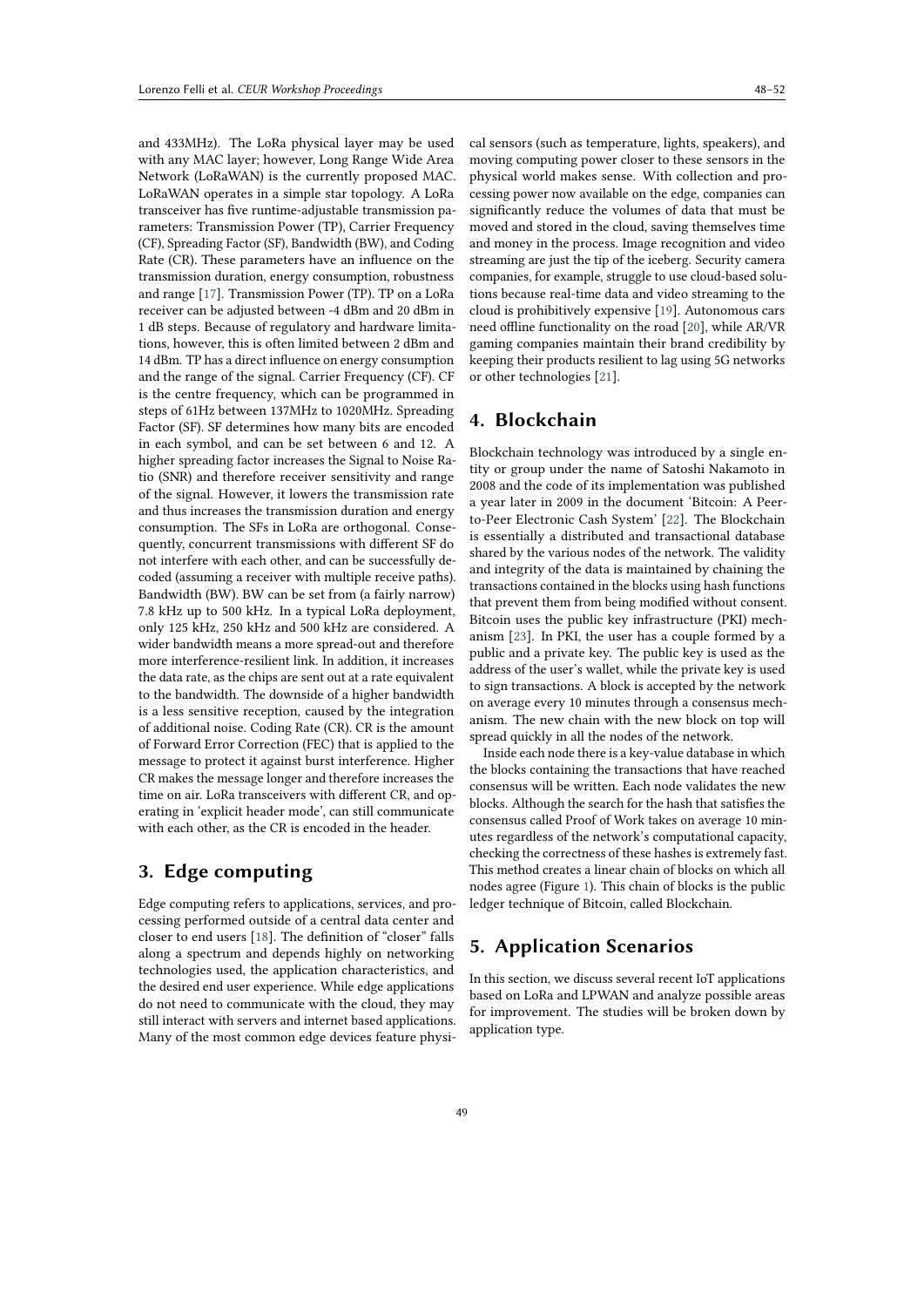

<span id="page-2-0"></span>**Figure 1:** Blockchain structure. (Zheng et al. 2016 [\[24\]](#page-4-7))

#### **5.1. Environmental Monitoring**

The study and monitoring of the environment are essential for the preservation and prevention of all natural environments. Within precision agriculture (PA) practices, proximity data collection is often accomplished by IoT devices that act as collectors of environmental information. Many studies are present about environmental monitoring platforms realized by exploiting LORA technology. Ali et al. [\[25\]](#page-4-8) built an environmental monitoring platform by combining the features of LORA and ZigBee. Leveraging the best wireless features of ZigBee and LoRa, they proposed a diversified communication system with smart features in a single loT system. Wang et al. [\[26\]](#page-4-9) presented a wireless sensor network system dedicated for meteorological monitoring based on Long Range (LoRa) for real-time services such as agricultural production demand. Very interesting the study conducted by Chen et al. to monitor air quality by using a UAV (Unmanned Aerial Vehicle) and LoRa communication system [\[27\]](#page-4-10). Authors in [\[28\]](#page-4-11) proposed a system for automated oil spill detection by remote sensing. Nordin et al. implemented a narrowband IoT-based hydrological monitoring system in a lagoon environment [\[29\]](#page-4-12). The authors studied network performance predictability, limitations, and reliability by comparing 2G and LoRa systems. They concluded that GSM-based data communication is unreliable in rural areas due to uneven terrain and non-line-of-sight of view and concluded that LoRa is a better alternative in terms of RSSI as long as the antenna is placed at high altitude.

#### **5.2. Smart City**

The smart city concept has become definitively consolidated with the emergence of IoT devices. These two areas have now become closely related concepts. Many fields of urban monitoring can be covered by IoT and LORA technology. Del Campo et al. [\[30\]](#page-4-13) proposed the LoRa technology to monitor the power distribution on suburban area. Many studies address public lighting in a smart city context [\[31,](#page-4-14) [32,](#page-4-15) [33,](#page-4-16) [34\]](#page-4-17). One of the most interesting is presented by Pasolini et al [\[35\]](#page-4-18). They studied how to implement smart street lighting by comparing IEEE 802.15.4 short-range communication technology



**Figure 2:** Blockchain, IoT and LoRA main use cases

with a low-bandwith but long-range technology such as LoRa. The results show that correct parameters allow large urban areas to be covered while keeping the transmission time low enough to keep packet losses at satisfactory levels using LoRa. Interesting continous realtime testbed was conducted by Loriot et al. [\[36\]](#page-4-19) analyzing the different receptions within an urban context by making connectivity maps and following the measurements through a custom made Web application for realtime data visualization.

# **5.3. Health monitoring**

A new emerging technology called WHDs (Wearable Health Devices) has gained traction. This technology enables continuous health monitoring of human vital signs in everyday life, even 24h per day. Clinical environments can also benefit from the innovative advantages of this technology minimizing interference and discomfort with patients' daily lives. A low-cost LoRa health monitoring system was proposed by Lousado et al. [\[37\]](#page-4-20). The system is able to track different environment data to monitoring the health conditions of the elderly in their homes using LoRa technology and The Things Network cloud framework. The LoRa node was developed using an ESP32/LoRa microcontroller and collect various environmental sensors data on temperature, humidity, carbon monoxide, gas, and smoke. The results seem encouraging, succeeding in closed places to reach a communication range of 1.2 km. Dimitrievski et al. [\[38\]](#page-4-21) address the dig-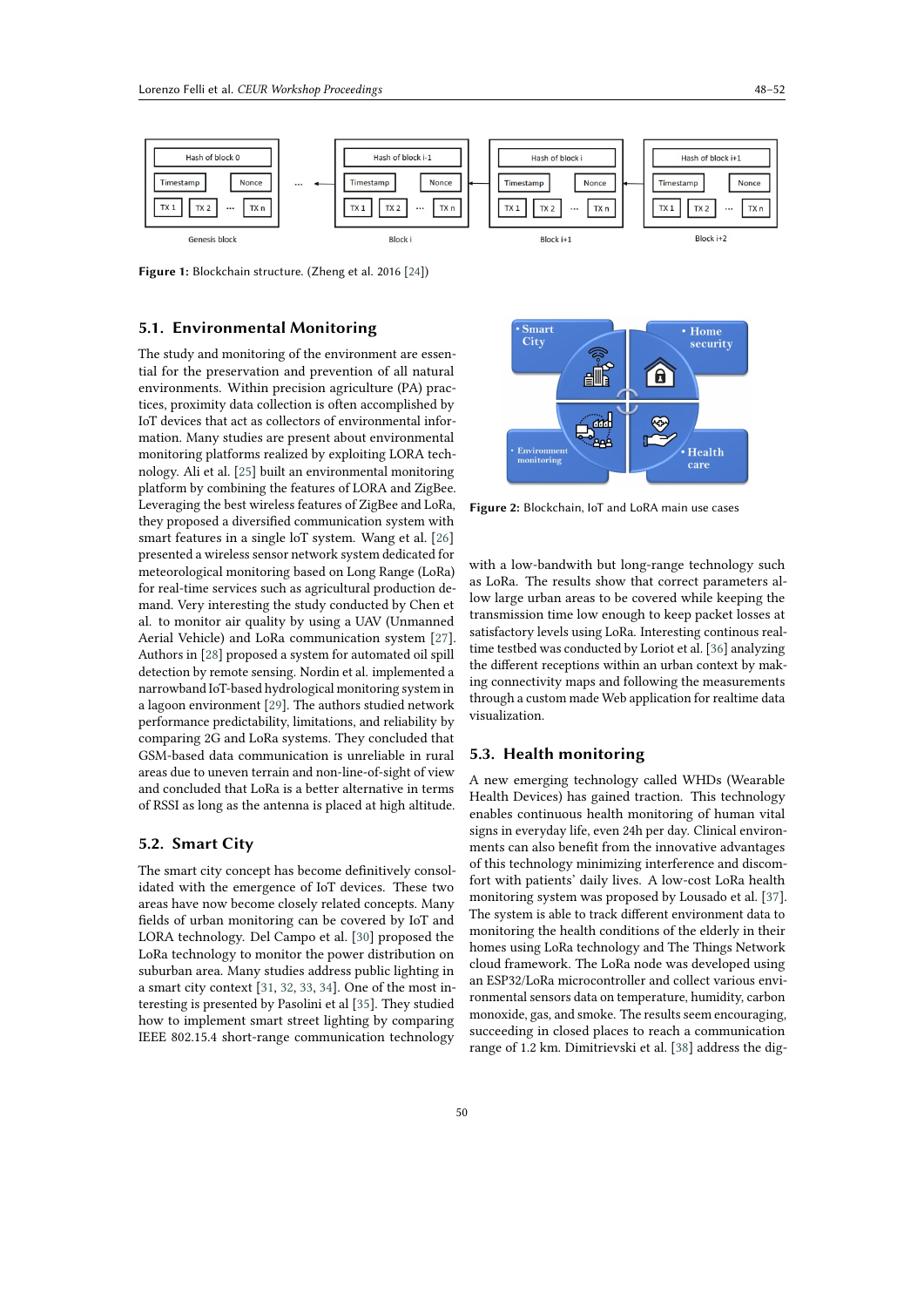ital device issue in rural areas that could create further disparity in the use of smart helth devices using a LoRa-IoT oriented architecture. However the constraints of low network bandwidth and the need to reduce the active time of the IoT nodes limit the capabilities of the overall system.

#### **5.4. Securing LoRa comunications**

Security and resistance to data tampering became critical issues during the development of the LoRa system for the Internet of Things. The LoRa system is a centralized system, where data is stored in the central cloud. This approach makes the system vulnerable to security risks such as data forgery or loss. To solve this problem, many researchers are using various types of Blockchain to increase the level of data consistency and achieve a more secure long-range communication system. LU et al. [\[39\]](#page-4-22) introduced HyperLoRa, a blockchain-enabled LoRa system by using the open-source Hyperledge Fabric blockchain. Ozyılmaz et al. [\[40\]](#page-4-23) have investigated the possibility of using a decentralized storage called SWARM for secure data storage, using Ethereum's blockchain infrastructure. Unfortunately, the system throughput is low due to the choice of consensus type. Using in the Ethereum private network the PoS instead of the PoW the number of transactions per second would have been much greater [\[41,](#page-4-24) [42\]](#page-4-25).

#### **5.5. Conclusion**

This paper provides a brief introduction to Blockchain, Edge Computing and LoRa technologies and how they can together be used to improve both performance and security of IoT devices. As a result of this combination of technologies, the number of use cases and real-world applications will undoubtedly tend to increase, bringing an ever-increasing level of maturity to the IoT environment.

### **References**

- [1] R. S. Sinha, Y. Wei, S.-H. Hwang, A survey on lpwa technology: Lora and nb-iot, Ict Express 3 (2017) 14–21.
- [2] F. Muteba, K. Djouani, T. Olwal, A comparative survey study on lpwa iot technologies: Design, considerations, challenges and solutions, Procedia Computer Science 155 (2019) 636–641.
- [3] R. Avanzato, F. Beritelli, M. Russo, S. Russo, M. Vaccaro, Yolov3-based mask and face recognition algorithm for individual protection applications, in: CEUR Workshop Proc., 2020, pp. 41–45.
- [4] A. Azari, C. Cavdar, Performance evaluation and optimization of lpwa iot networks: A stochastic

geometry approach, in: 2018 IEEE Global Communications Conference (GLOBECOM), IEEE, 2018, pp. 206–212.

- [5] J. C. Zuniga, B. Ponsard, Sigfox system description, LPWAN@ IETF97, Nov. 14th 25 (2016).
- [6] J. M. Marais, R. Malekian, A. M. Abu-Mahfouz, Lora and lorawan testbeds: A review, in: 2017 Ieee Africon, IEEE, 2017, pp. 1496–1501.
- [7] R. A. Abbas, A. Al-Sherbaz, A. Bennecer, P. Picton, A new channel selection algorithm for the weightless-n frequency hopping with lower collision probability, in: 2017 8th International Conference on the Network of the Future (NOF), IEEE, 2017, pp. 171–175.
- [8] U. Raza, P. Kulkarni, M. Sooriyabandara, Low power wide area networks: A survey, IEEE Commun. Surv. Tutorials 19 (2017).
- [9] N. Sornin, M. Luis, T. Eirich, T. Kramp, O. Hersent, Lorawan specification, LoRa alliance (2015).
- [10] G. M. Bianco, R. Giuliano, G. Marrocco, F. Mazzenga, A. Mejia-Aguilar, Lora system for search and rescue: Path-loss models and procedures in mountain scenarios, IEEE Internet of Things Journal 8 (2020) 1985–1999.
- [11] S. Sağır, İ. Kaya, C. Şişman, Y. Baltacı, S. Ünal, Evaluation of low-power long distance radio communication in urban areas: Lora and impact of spreading factor, in: 2019 Seventh International Conference on Digital Information Processing and Communications (ICDIPC), IEEE, 2019, pp. 68–71.
- [12] R. Giuliano, F. Mazzenga, A. Vizzarri, Satellitebased capillary 5G-mMTC networks for environmental applications, IEEE Aerospace and Electronic Systems Magazine 34 (2019) 40–48.
- [13] F. Bonanno, G. Capizzi, G. Lo Sciuto, C. Napoli, Wavelet recurrent neural network with semiparametric input data preprocessing for micro-wind power forecasting in integrated generation systems, 2015, pp. 602–609. doi:[10.1109/ICCEP.](http://dx.doi.org/10.1109/ICCEP.2015.7177554) [2015.7177554](http://dx.doi.org/10.1109/ICCEP.2015.7177554).
- [14] J. Petäjäjärvi, K. Mikhaylov, M. Pettissalo, J. Janhunen, J. Iinatti, Performance of a low-power widearea network based on lora technology: Doppler robustness, scalability, and coverage, International Journal of Distributed Sensor Networks 13 (2017) 1550147717699412.
- [15] U. Noreen, A. Bounceur, L. Clavier, A study of lora low power and wide area network technology, in: 2017 International Conference on Advanced Technologies for Signal and Image Processing (ATSIP), IEEE, 2017, pp. 1–6.
- [16] R. Ghanaatian, O. Afisiadis, M. Cotting, A. Burg, Lora digital receiver analysis and implementation, in: ICASSP 2019-2019 IEEE International Conference on Acoustics, Speech and Signal Processing